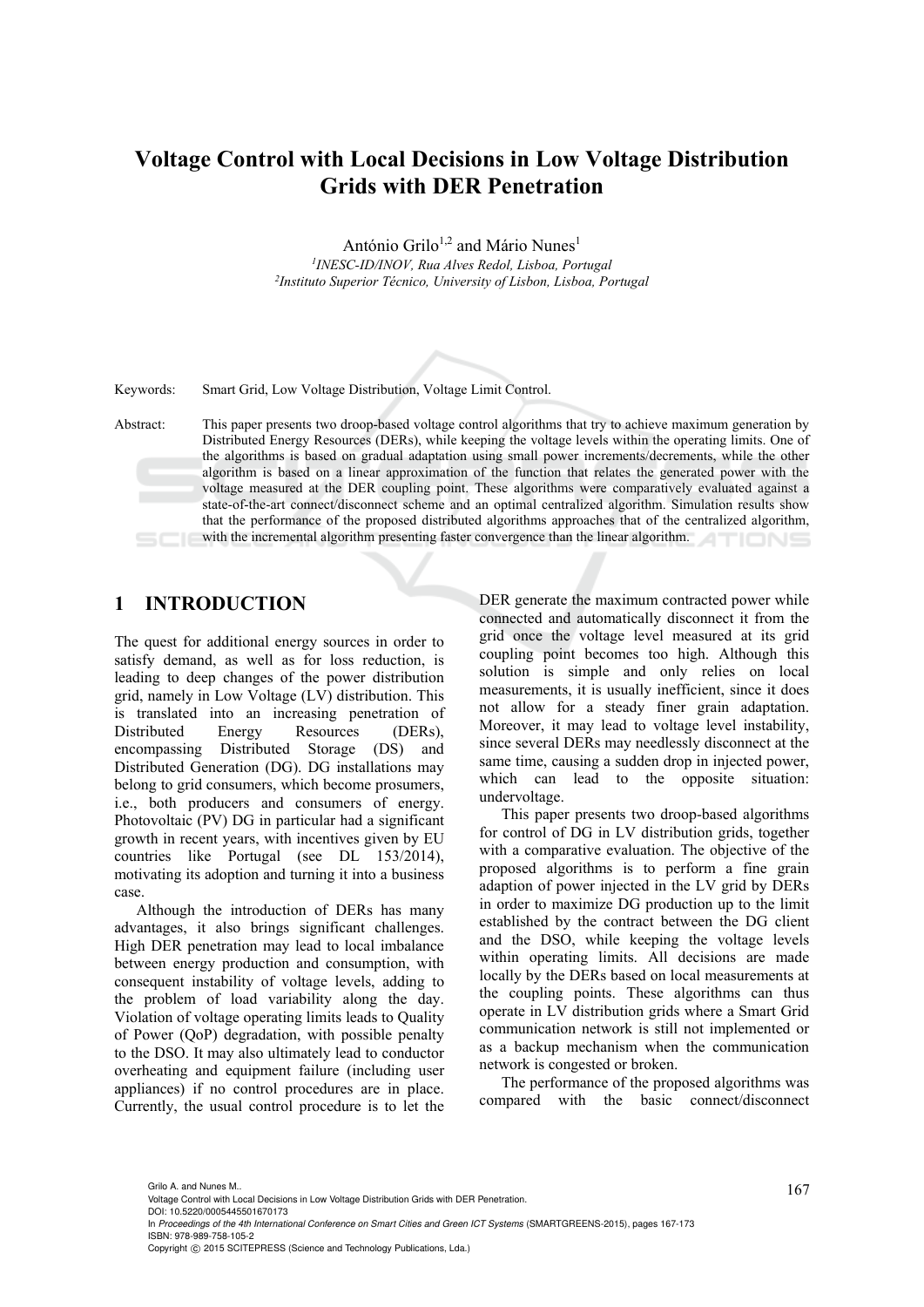mechanism described above, as well as with a future Smart Grid enabled centralized algorithm. Simulation results show that the performance of the proposed algorithms approaches that of the centralized algorithm, while being significantly better than the basic mechanism.

The rest of the paper is organized as follows: Section 2 presents the problem definition, including the abstract grid model; Section 3 presents the related work; Section 4 describes the proposed voltage regulation algorithms; Section 5 presents the comparative performance evaluation based on simulation results; Section 6 concludes the paper.

## **2 PROBLEM DEFINITION**

The considered LV grid architecture is depicted in Figure 1.



Figure 1: Considered LV grid architecture.

The Medium Voltage (MV) feeder terminates at the secondary substation (SS), where typically several LV feeders are connected to the LV side of the MV/LV transformer, which imposes the voltage level at the beginning of the LV feeders. This voltage level may be equal to the nominal voltage level (e.g., 230 V) or slightly higher in order to compensate technical losses, e.g., cable impedances, which are also represented in Figure 1. Notice that this is a simple abstract model, which can be tailored to specific scenarios by assigning impedance values to the loads and configuring the generation capacity of DERs. In this paper, only resistive loads will be included in the analysed scenarios.

It is considered that the DSO has established a contract with the DG client, according to which the DSO will buy all the power injected by the DG client, up to a certain limit. The algorithms described in this paper aim to perform a fine grain control of power injected in the LV grid by DERs in order to maximize DG production up to the limit established by the contract. It should be noted that maximizing the DG production entails a voltage increase in case the load is too low. Consequently, the solutions generated by the algorithms must result in voltage values within the operating limits.

The proposed algorithms operate in a single phase of an LV feeder and should be replicated if there are more phases/feeders. Each DER is coupled to the LV feeder and its injected power may be limited by setpoints issued by a Local Controller (LC). The LC establishes these setpoints based on a local algorithm or based on setpoint commands centrally issued by the Secondary Substation Controller (SSC).

Only active power adaptation is taken into account, since reactive power adaptation is less costeffective and efficient, requiring the DER or coupler hardware to integrate large capacitor banks in order to have a significant impact on the voltage level – an asset that is not available in every equipment.

# **3 RELATED WORK**

During the last decades, DSOs have employed voltage regulation equipment such as transformer tap-changers, line regulators and shunt capacitors placed at the substations and distribution feeders in order to keep the voltages within the operating limits (U.S. Department of Energy, 2012). This equipment operates correctly in distribution grids without DERs, since they are designed to only compensate the voltage drop along the branch lines. Consequently, it is usually deployed in long branch lines, typical of suburban or rural environments. When DERs are present, the voltage along the grid becomes more unpredictable due to the more complex power flow. It may present values that are higher than the voltage imposed at the head end by the power transformer, and this may happen at any location. Planning for the installation of voltage regulation equipment becomes more difficult.

In Silva et al (2012), the authors analyse the impact of DG installation in the voltage profile of the LV distribution grid. They state that when there is significant DG penetration, the voltage is prone to rise. If the upper operating voltage limit is reached at some DG unit interfaces, the respective individual protections fire, removing those DG units from the grid, i.e., their injected power is reduced to zero. On the other hand, if there is a sudden power reduction due to DG intermittence, the voltage decreases very quickly, which also constitutes a problem. The paper proposes a solution based on the transmission of setpoints to the DG controllers whose output voltage exceeds the operating limits. Transmission of setpoints requires an integrated communication infrastructure of the kind to be found in the future Smart Grid.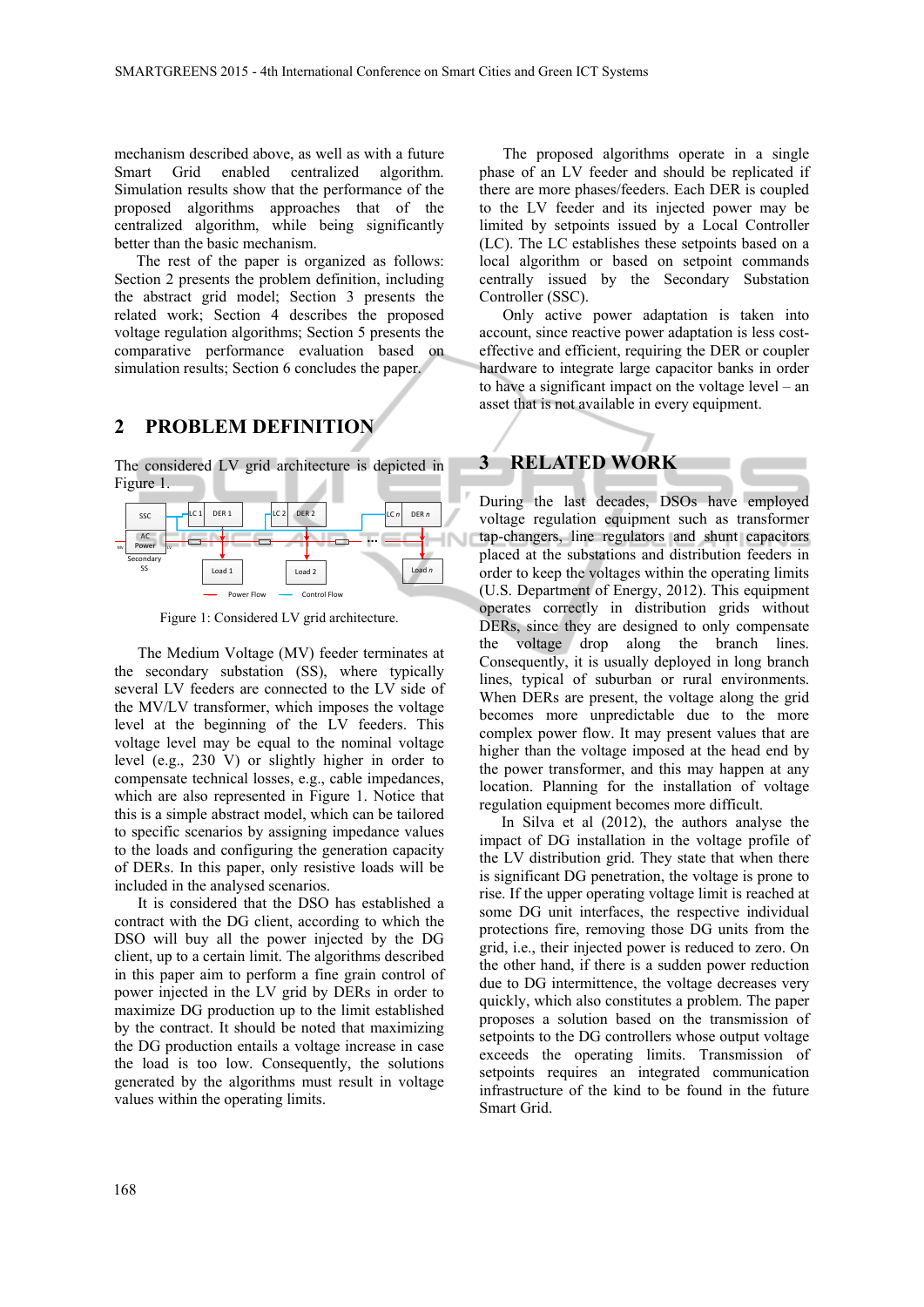Several proposals can be found in the literature on how to calculate the setpoints. In general, the methods are based on measurements of voltage, current and power factor at grid connection points. Based on these measurements, an algorithm calculates the power flow and issues the setpoints until the optimal power values are attained. A very popular method for power flow calculation is Backward/Forward Sweep (BFS). Krushna and Kumar (2012) propose a variant of this method that is suitable for radial topologies, which are typical of LV distribution grids.

Sajadi et al (2012) propose a distributed algorithm whereby the transformer tap-changer controller agent mitigates voltage limit violations by issuing permission to willing DG controllers to adapt their active and/or reactive power, or alternatively by adapting the tap-changer. This system also assumes that a Smart Grid communication infrastructure is in place, allowing sensing and control messages to be exchanged between the distributed agents.

Voltage control droop-based techniques were previously proposed in the literature, such as those proposed by Tonkovsky et al (2011) and by Samadi et al (2014). The former proposes two techniques for active power control, one using a fixed slope factor, another using location-based slope factors obtained from the voltage sensitivity matrix in order to achieve fairness among DG sites. Samadi et al (2014) proposes a multi-objective droop-based optimization scheme, which is also able to control the reactive power and minimize the line losses. Although the proposed techniques are able to effectively control line voltage, they assume that the voltage sensitivity matrix is known, unlike the techniques proposed in this paper. Besides, as far as the authors know, the problem of simultaneous conflictual decisions between DG controllers was not previously addressed.

### **4 ALGORITHM DESCRIPTON**

Two droop-based algorithms (incremental and linear) were developed, which are based exclusively on local decisions based on voltage and current measurements taken at the DER interface with the grid, being suitable for implementation at LC level. These algorithms periodically sense the voltage level at the DER's interface and adapt the injected power accordingly. They differ in the way they perform this adaptation.

Notice that, if the feeder has more than one LC, each LC independently runs the algorithm. This brings the issue of convergence when different LCs are making interfering decisions. In order to tackle this problem, a time division scheme is proposed. According to this scheme, time is divided into timeslot windows. A timeslot window corresponds to an iteration, i.e., to a decision cycle. The LCs are synchronized to a common clock (e.g., GPS synchronization) and each tries to separate its decision in time by randomly selecting a time slot within the timeslot window in each iteration. The duration of the timeslot is assumed fixed and related with the response time of the DER, which is a specific characteristic of the equipment in use.

The following subsections describe how the proposed distributed algorithms running at each LC make their decisions within the respective timeslots, in each iteration. Since these algorithms will be compared with a basic connect/disconnect scheme and a centralized algorithm, a summary of the latter is also presented. From this point onward, when we refer simply to the injected power, this will mean the active power only, as already stated in Section 2.

#### **4.1 Incremental Algorithm**

In the incremental algorithm, in each iteration  $t$ , the LC performs the following steps within its assigned timeslot:

1. Measures the root mean square (RMS) voltage and current at the DER's coupling point, respectively  $V_{rms}^t$ ,  $I_{rms}^t(t)$  and power factor  $(PF)$ . Then, it calculates an estimate of the power currently being injected:

$$
P_G^t = V_{rms}^t \cdot I_{rms}^t \cdot PF \tag{1}
$$

2. Adapts the respective maximum allowed injected power  $(P_{max})$  as follows:

 $P_{max}^{t+1}$ 

$$
= \begin{cases} P_{MAX} \propto_1 \cdot P_G(t), & V(t) > V_{max} \\ P_G(t), & V(t) = V_{max} \\ min[P_{MAX}, \propto_2 \cdot P_G(t)], & V(t) < V_{max} \end{cases}
$$
 (2)

Where  $\alpha_1$  and  $\alpha_2$  are constants (0 < $\alpha_1$ < 1 and  $\alpha_2$  > 1),  $V_{max}$  is the high RMS voltage limit and  $P_{MAX}$  is the maximum power that the DER is able to inject at that moment into the network (it may correspond to either technical or a contract limit).

#### **4.2 Linear Algorithm**

In the linear algorithm, in each iteration  $t$ , the LC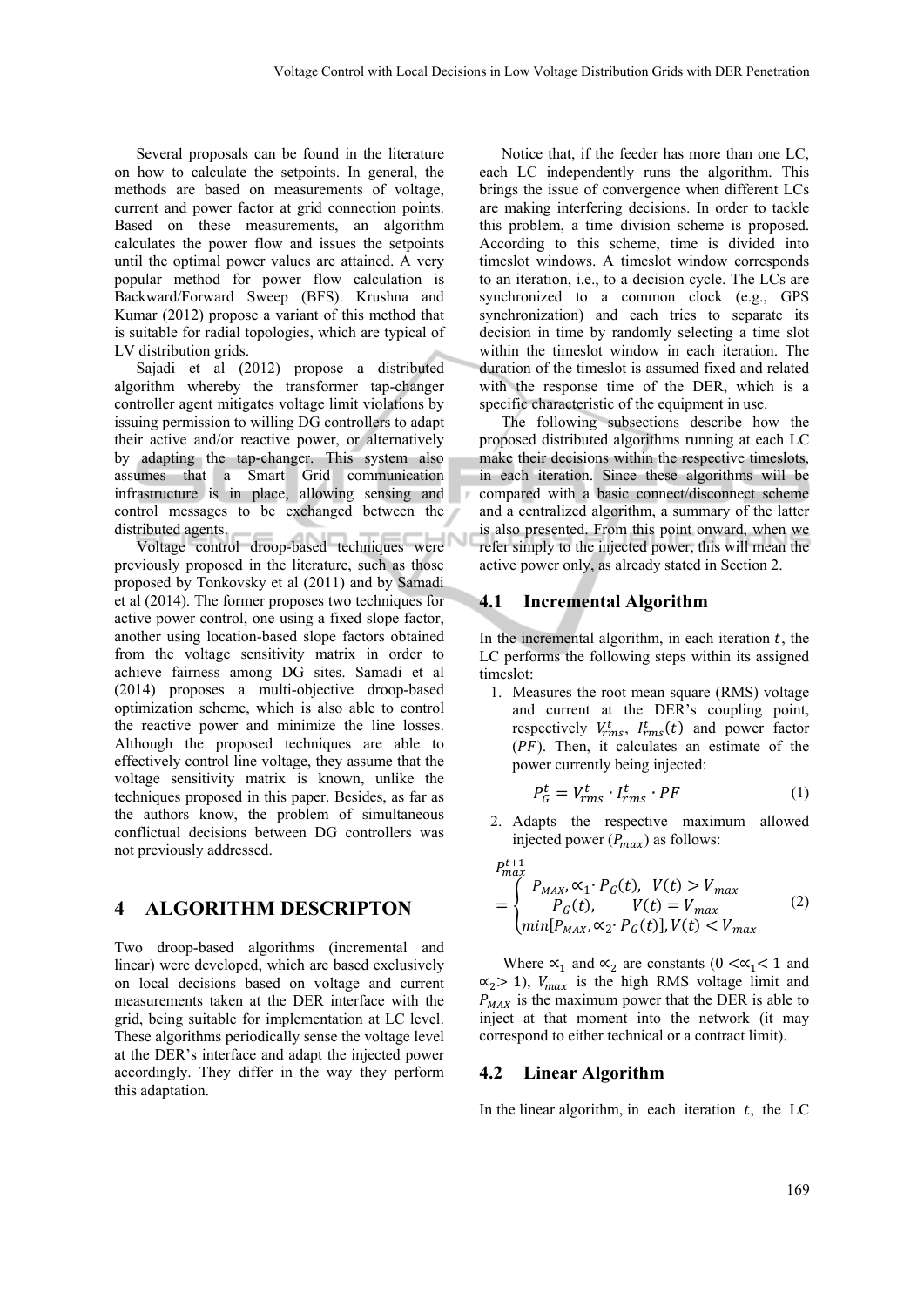performs the following steps within its assigned timeslot:

- 1. Measures  $V_{rms}^t$ ,  $I_{rms}^t(t)$  and PF, and then calculates the  $P_G^t$  estimate as in Equation (1).
- 2. Performs a test, setting the injected power to  $P_{test} = \beta \cdot P_G^t$ , with  $0 < \beta < 1$ . It then measures the resultant RMS voltage  $V_{rms}^{test}$  and RMS current  $I_{rms}^{test}$ .
- 3. It adapts  $P_{max}$  assuming that the relationship between RMS voltage and RMS current is approximately linear (Ohm's Law), as follows:

$$
P_{max}^{t+1}
$$
\n
$$
= min \left[ P_{MAX}, V_{nom} \right]
$$
\n
$$
\cdot \left[ (V_{max} - V_{rms}^t) \cdot (I_{test} - I_{rms}^t) \right]
$$
\n(3)

It should be noted that, due to the fact that a power change and measurement test is performed in each timeslot, the timeslots in the linear algorithm should be considered twice as long as those in the incremental algorithm.

#### **4.3 Basic Connect/Disconnect Scheme**

In the basic connect/disconnect mechanism, which is common in commercial photovoltaic inverters, the DERs try to inject the maximum power while connected, but will disconnect if the voltage at the coupling point rises beyond  $V_{max}$ . In the implementation considered in this paper, in each iteration  $t$ , the LC performs the following decision within its assigned timeslot:

$$
P_{max}^{t+1} = \begin{cases} 0, & V(t) \ge V_{max} \\ P_{max}, & V(t) < V_{max} \end{cases}
$$
(4)

#### **4.4 Centralized Algorithm**

The centralized algorithm was submitted as patent (Nunes, 2014) and will be the subject of another publication. As such, only a short summary of its operation is provided. The algorithm is meant to run at the SSC. It takes measurements of voltage, current and power factor variation at each one of DER coupling points for different power values injected by the different DERs, from which an impedance matrix is defined that allows the calculation of the currents and voltages at the different DERs for

different production values. Based on the referred impedance matrix, a solution for the production of each DER is obtained that optimizes an objective function, subject to a set of restrictions on currents and voltages at the output of each DG. Different objective functions can be defined. In this study, the objective function seeks to optimize the total power injected by the DERs.

#### **5 SIMULATION RESULTS**

The simulated grid configuration is an instantiation of the topology described in Section 2, with four equal resistive loads and four co-located DERs. It is considered that the DERs are able to inject up to  $P_{MAX}$  = 6 kW into the grid, which may correspond to either the contracted limit or to a technical limit. The voltage imposed by the SS at the beginning of the LV feeder corresponds to the nominal value  $V_{nom} = 230$  V. The voltage limits are  $V_{max} = 1.1 \times$  $V_{nom} = 230 \, V$  and  $V_{min} = 0.9 \times V_{nom} = 207 \, V$ . It is considered that the power consumption contract establishes a maximum of 6 kW of consumed power for each load. This means that the lowest acceptable load resistance value is approximately  $\frac{(V_{min})^2}{6000}$  = 7.1 Ω. Two values were chosen for the line resistances: 0.1 Ω and 0.2 Ω, which correspond to two different scenarios: shorter and longer feeder, respectively. Although the longer feeder scenario entails a higher risk of undervoltage in case of heavy load (especially at the most distant client sites), it is valid under the assumption that the coincidence factor estimated by the DSO is low. In the beginning, all DERs are configured to inject 6 kW into the grid.

The distributed algorithm parameters are listed in Table 1.

Table 1: Parameters of the distributed algorithms.

| ∝  | 0.95 |
|----|------|
| α. | 1.02 |
|    | 0.95 |

Three performance metrics were selected:

Convergence latency: this is related to the time that it will take to converge to a good enough solution. The convergence criteria require that the achieved voltage values at DER coupling points fall within the operating limits and that the difference between successive values is less than 3 V. The latency is normalized to the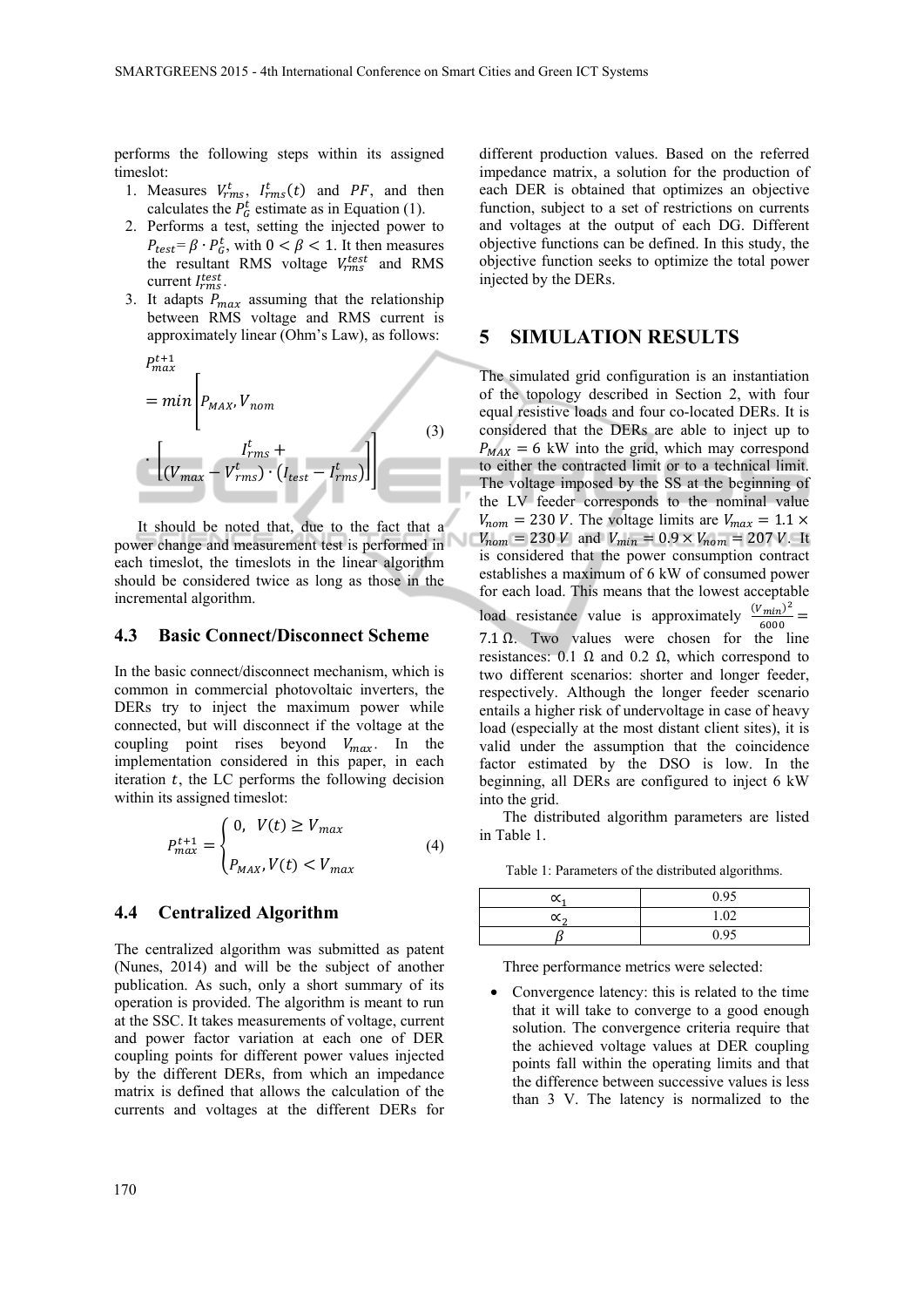length of the timeslot of the incremental algorithm. Latency will not be considered for the centralized algorithm, since in this case it would depend on the performance of the supporting communication technologies, which is out-of-scope in this paper.

- Total DER production: This is the sum of the values of power injected by the DERs.
- Production fairness: since the DSO will buy all the power injected by the DER clients, the latter is interested on maximizing this value. However, compliance with voltage limits may lead to some DERs being forced to reduce their production, which may lead to unfairness, especially if the power setpoints are generated locally. In order to evaluate the fairness of the proposed algorithms, the Jain's fairness index is used.

In the charts that follow, each point corresponds to the average of 10 simulations.



Figure 2: Convergence latency with line resistances of 0.1 Ω.



Figure 3: Total DER production with line resistances of  $0.1 \Omega$ .



Figure 4: Production fairness with line resistances of 0.1 Ω.

The convergence latency, total DER production and fairness as functions of the value of load resistances, are depicted for the short feeder scenario in Figure 2, Figure 3 and Figure 4, respectively. Four values of load resistance were considered: 20  $Ω$ , 40  $Ω$ , 80  $Ω$  and 160  $Ω$ . Different algorithm configurations are labelled with the name of the algorithm, followed by the number of timeslots that an iteration comprises.

In this scenario, the load is able to sink most of the injected DER power in all configurations. Potential voltage limit violations will only arise for load resistance values of 160  $Ω$ . This is the only place where the basic connect/disconnect scheme will not converge. All other algorithm configurations converge within a single iteration. The differences in latency are thus due to the different iteration lengths. As expected, the highest latency belongs to the linear-2slot configuration, with the linear-1slot latency being the same as that of the incremental-2slot configuration.

Regarding the total DER production, the performance is very similar in all converging settings. As expected, the maximum value is achieved by the centralized algorithm, followed by the incremental and linear algorithms. The lowest performance is presented by the basic connect/disconnect scheme. It should be noted that the incremental and linear algorithm configurations present a trend to gradually reduce the DER production as the value of load resistance increases.

The production fairness approaches the maximum of 1.0 in all configurations. Again, a slight reduction is observed for the incremental and linear algorithms, when the load resistance increases beyond 80 Ω.

For the longer feeder scenario, the metrics are depicted in Figure 5, Figure 6 and Figure 7. This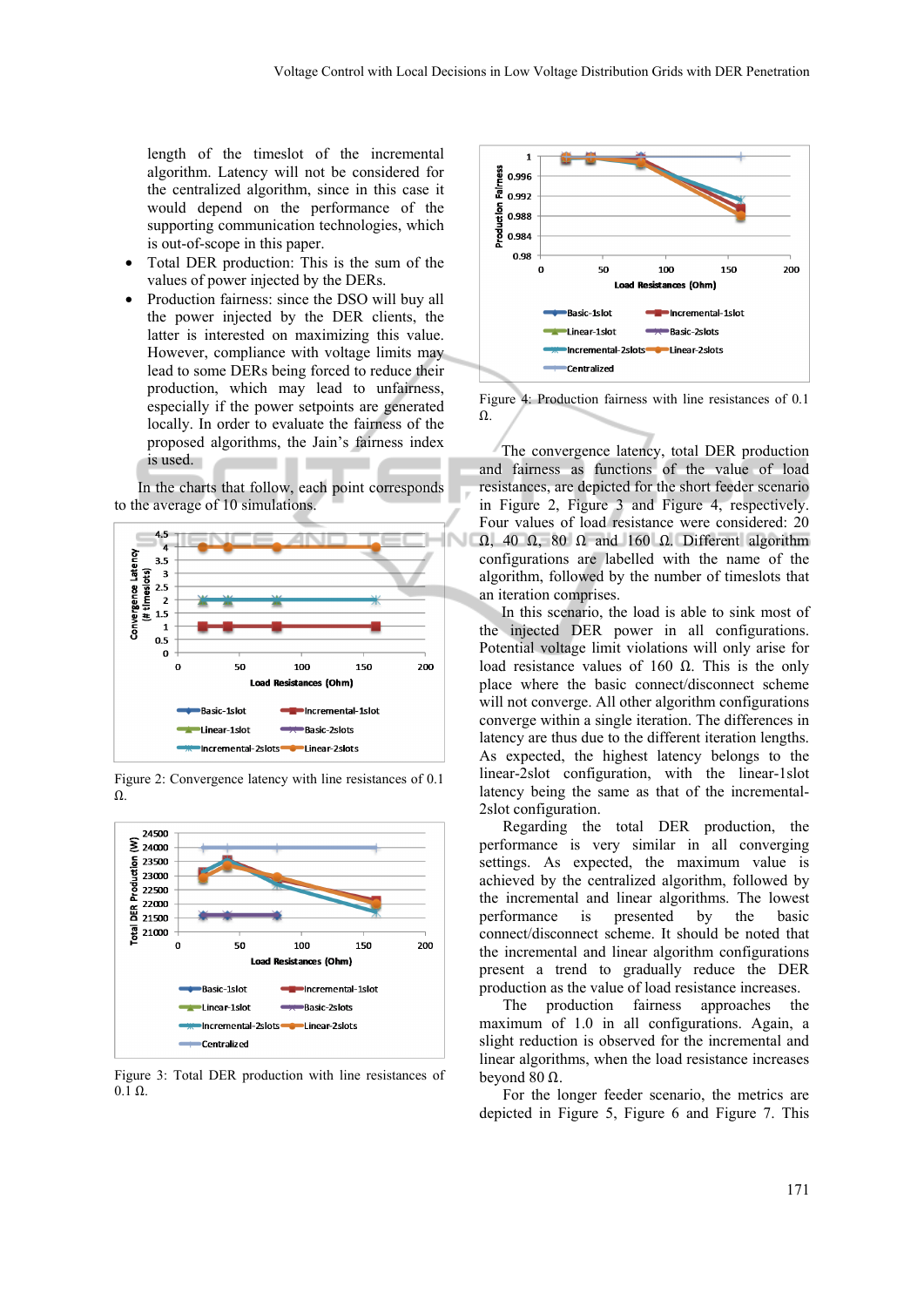scenario is more challenging, which is illustrated by the fact that the basic connect/disconnect scheme only converges for the lowest value of load resistance (20 Ω). As the load resistance increases, the convergence latency also increases. The linear-1slot configuration only converges for 20  $\Omega$  and 40  $Ω$ , where it presents the highest values. This is due to conflictual decisions between different LCs when a single timeslot is used. The latency is lower for the linear-2slot configuration, which is lower than that of incremental-2slots. However, incremental-1slot presents the lowest latency. Total DER production and fairness present very similar curves in all converging configurations, which only slightly depart from the values achieved by the centralized algorithm. Again, production and fairness tend to get worse as the value of load resistance increases.

From these results, it can be concluded that the basic connect/disconnect scheme widely employed in commercial DER equipment will potentially lead to convergence problems in scenarios with higher line and load resistance, resulting in decreased DER production efficiency. The incremental algorithm achieves the best performance, approaching the ideal solution found by the centralized algorithm. It can and should be employed in a single slot configuration. Although at first sight the linear algorithm had the potential to converge faster, since it allows larger variations of injected power in each iteration, this may lead to more significant conflictual LC decisions when employed in a single timeslot configuration. With two timeslots, while resolving the conflicts, it will be slower than the incremental algorithm using a single timeslot. The latter is more robust to LC decision conflicts, since the LCs performs small state changes in each decision cycle.



Figure 5: Convergence latency with line resistances of 0.2 Ω.



Figure 6: Total DER production with line resistances of  $0.2$  Ω.



Figure 7: Production fairness with line resistances of 0.2 Ω.

## **6 CONCLUSIONS**

This paper has presented two distributed algorithms that try to maximize DER production in LV distribution grids with DER penetration, while keeping the voltage levels within the operating limits. The incremental algorithm performs small changes of injected active power in each decision cycle, while the linear algorithms changes the injected power based in the assumption of a linear relationship between the injected power and the voltage level at the coupling point.

The proposed algorithms were evaluated and compared with a state-of-the-art connect/disconnect scheme and a centralized algorithm that makes decisions based on knowledge about voltage and current levels at all DER coupling points. Simulation results show that the proposed algorithms approach the optimal solutions obtained by the centralized algorithm, with the incremental algorithm presenting